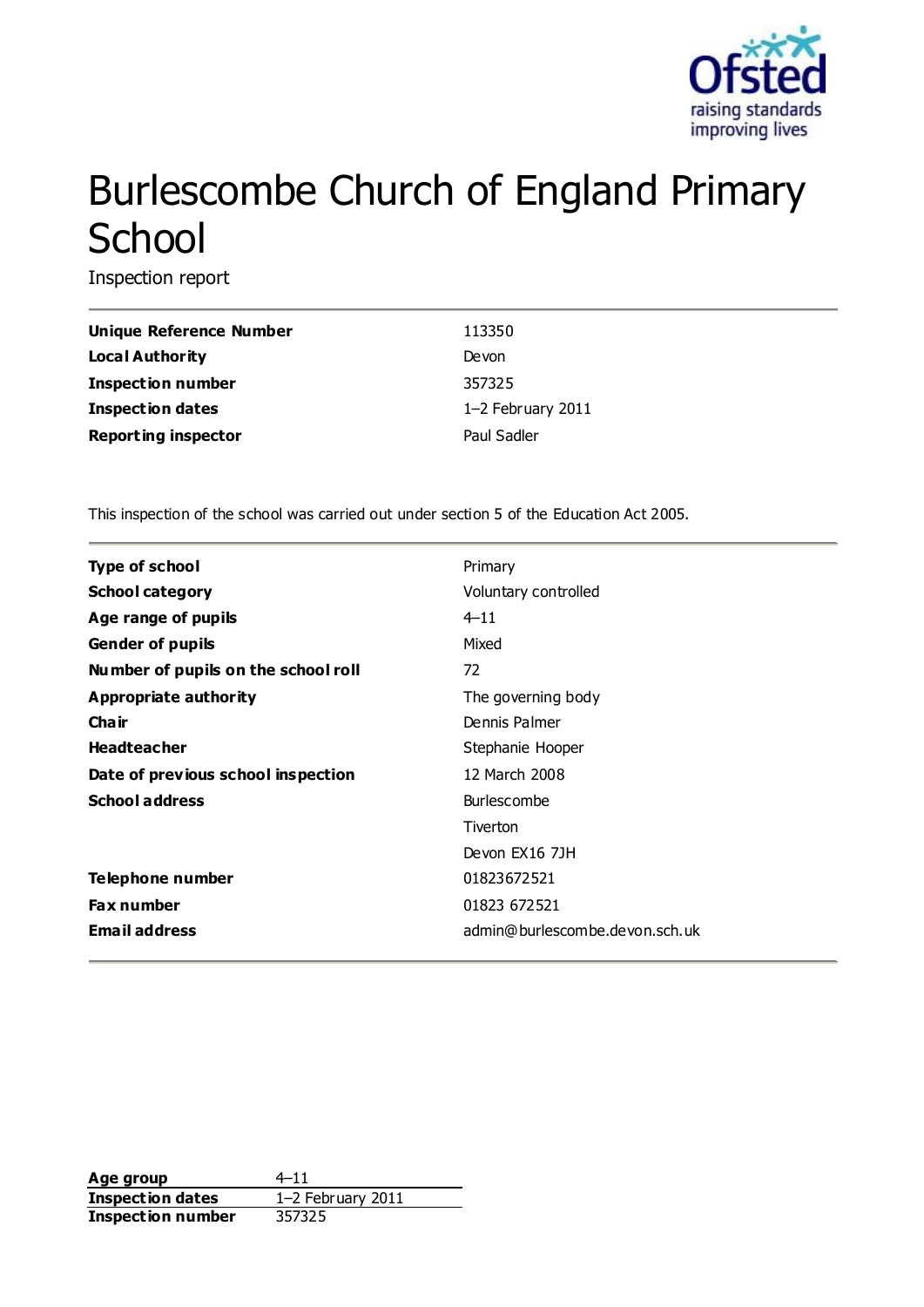The Office for Standards in Education, Children's Services and Skills (Ofsted) regulates and inspects to achieve excellence in the care of children and young people, and in education and skills for learners of all ages. It regulates and inspects childcare and children's social care, and inspects the Children and Family Court Advisory Support Service (Cafcass), schools, colleges, initial teacher training, work-based learning and skills training, adult and community learning, and education and training in prisons and other secure establishments. It assesses council children's services, and inspects services for looked after children, safeguarding and child protection.

Further copies of this report are obtainable from the school. Under the Education Act 2005, the school must provide a copy of this report free of charge to certain categories of people. A charge not exceeding the full cost of reproduction may be made for any other copies supplied.

If you would like a copy of this document in a different format, such as large print or Braille, please telephone 0300 123 4234, or email **[enquiries@ofsted.gov.uk](mailto:enquiries@ofsted.gov.uk)**.

You may copy all or parts of this document for non-commercial educational purposes, as long as you give details of the source and date of publication and do not alter the documentation in any way.

To receive regular email alerts about new publications, including survey reports and school inspection reports, please visit our website and go to 'Subscribe'.

Royal Exchange Buildings St Ann's Square Manchester M2 7LA T: 0300 123 4234 Textphone: 0161 618 8524 E: **[enquiries@ofsted.gov.uk](mailto:enquiries@ofsted.gov.uk)**

W: **[www.ofsted.gov.uk](http://www.ofsted.gov.uk/)**

© Crown copyright 2011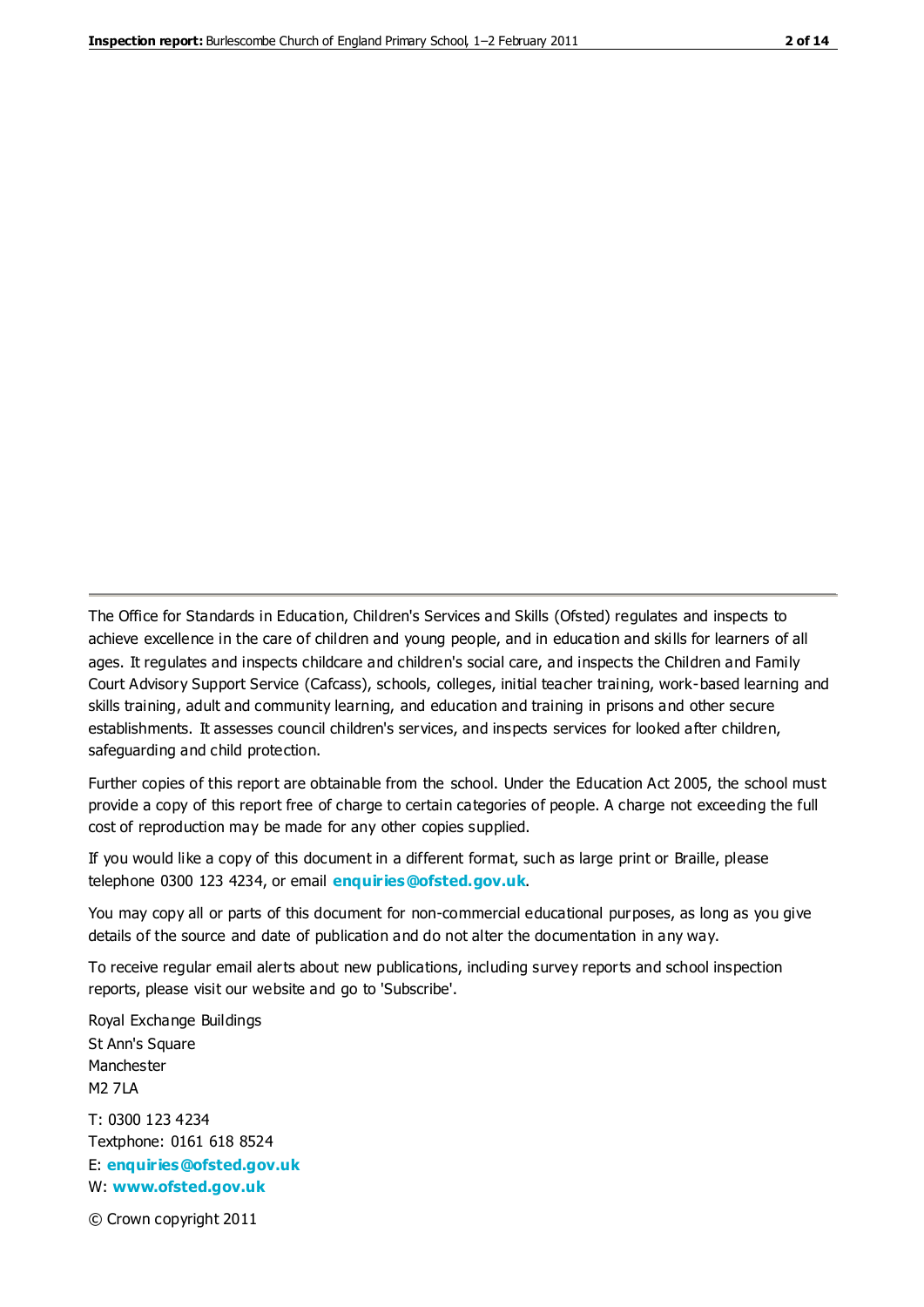# **Introduction**

This inspection was carried out by two additional inspectors. They observed six lessons taught by three teachers and held meetings with staff, members of the governing body and a group of pupils. They observed the school's work, and looked at documentation, including that relating to pupils' attainment and progress, self-evaluation and development planning, and to keeping pupils safe. The responses to questionnaires completed by staff, pupils and 47 parents and carers were analysed.

The inspection team reviewed many aspects of the school's work. It looked in detail at a number of key areas.

- The progress of current pupils in English and mathematics, to see if the improvements in achievement in 2010 are being maintained.
- The extent to which teaching meets the needs of pupils of all ages and abilities in each lesson, especially for children in the Early Years Foundation Stage and pupils in Year 2 who are taught in the same class.
- The quality of pupils' personal development, to see if it is better than the school assesses.
- The impact of subject leadership on pupils' progress, especially in Years 1 and 2.

# **Information about the school**

The school is of much smaller than average size and serves a village and surrounding rural area. Almost all pupils are of White British heritage. The proportion with special educational needs and/or disabilities, mainly moderate learning or behavioural difficulties, varies year on year but is broadly average. The proportion of pupils known to be eligible for free school meals is below average.

Children in the Early Years Foundation Stage are taught in a class with pupils in Years 1 and 2. The acting headteacher took up her post in September 2010. A pre-school occupies part of the building. This is not managed by the governing body and was not inspected on this occasion.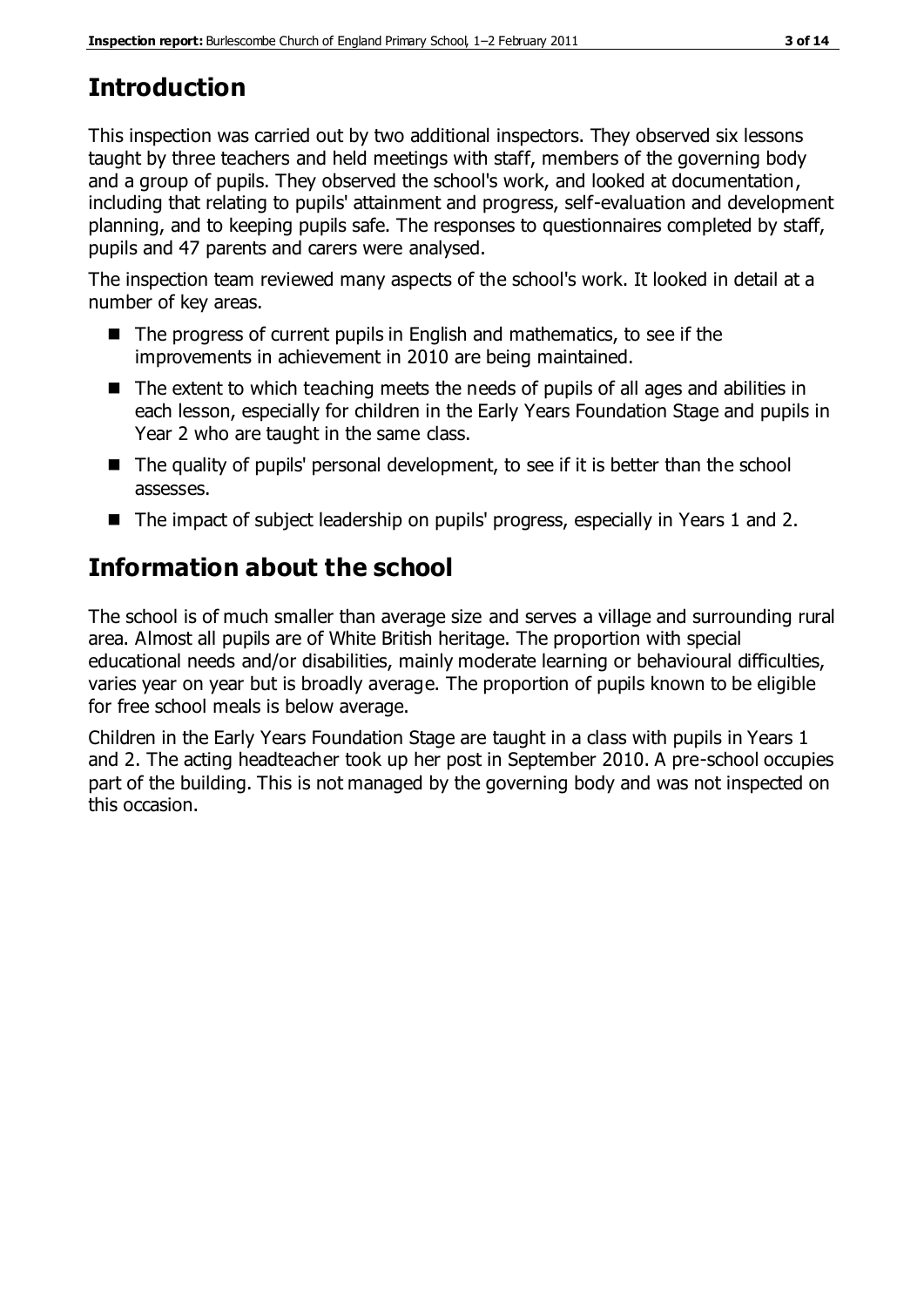**Inspection grades: 1 is outstanding, 2 is good, 3 is satisfactory, and 4 is inadequate** Please turn to the glossary for a description of the grades and inspection terms

# **Inspection judgements**

| Overall effectiveness: how good is the school? |  |
|------------------------------------------------|--|
|------------------------------------------------|--|

#### **The school's capacity for sustained improvement 2**

### **Main findings**

This is a good school. Pupils enjoy coming to school, as is shown by their high attendance. They make a particularly strong contribution to the school and wider communities through activities, such as membership of the school council, acting as playground buddies, or by taking part in local and regional events. Links with the Church of England are strong and make a significant contribution to pupils' good spiritual, moral, social and cultural development. Pupils have an excellent understanding of how to keep healthy and greatly enjoy sport and exercise. The good curriculum gives them plenty of opportunities to work indoors and outside, to collaborate with each other and to work independently, although the development of their skills in the use of information and communication technology is a relative weakness.

Teaching is consistently good throughout the school. Teachers have high expectations of their pupils and the well-planned lessons are conducted at a good pace. Pupils' attainment at the end of Year 6 in English and mathematics tests is average and improving. High attainment was seen, for example, when pupils in Years 5 and 6 discussed the arguments for and against the use of genetically modified foods. As a result of effective selfevaluation, senior leaders identified a weakness in pupils' skills of mental mathematics and have rightly focused on this aspect of the curriculum. Pupils in Years 3 and 4 were seen excitedly sharing the high marks they attained in a mental speed test. Teachers use goodnatured competition between pupils very effectively to promote rapid progress. Good support for those with special educational needs and/or disabilities enables these pupils to make similarly good progress to their peers. Pupils behave well, but on occasion they become over-excited which leads to high noise levels in the small classrooms. However, pupils' good progress in their learning and good, and in some respects excellent, personal development lead to good overall achievement.

Pupils are cared for well. Arrangements to keep them safe meet requirements, the school having been able to quickly rectify some minor shortcomings while the inspection took place. New children are helped to settle quickly, and by the time they leave, pupils are well prepared for secondary education. Pupils' high attendance and the fact that all make equally good progress demonstrate the school's effective promotion of equality of opportunity.

Under the leadership of the dynamic acting headteacher, improvements, such as in attainment in mental mathematics, have been brought about through effective selfevaluation. Ambitious plans for the future are shared by the school community. Members of the governing body work tirelessly to support and challenge the school, but the governing body carries a number of vacancies including that of the position of clerk. This places an unreasonable burden on existing members and, to some extent, on school staff. The school is in a period of rapid change and some matters, such as the future leadership

| 2 |
|---|
|   |
| n |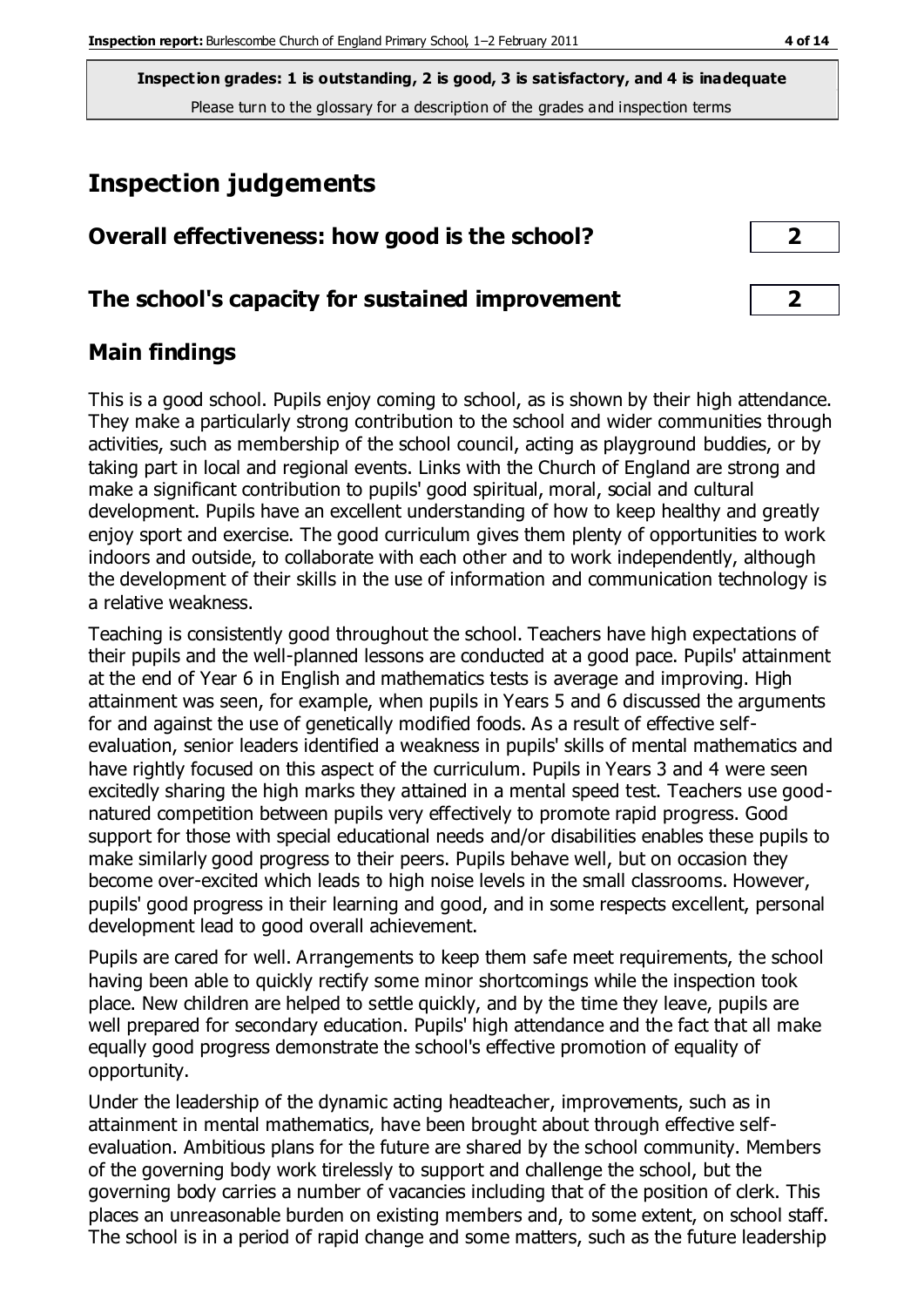**Inspection grades: 1 is outstanding, 2 is good, 3 is satisfactory, and 4 is inadequate** Please turn to the glossary for a description of the grades and inspection terms

and governance of the school, remain unresolved. Nevertheless, the high morale of staff and the success of actions taken to bring about improvement mean that the school has a good capacity to bring about further improvement.

## **What does the school need to do to improve further?**

- **IMPROVE PUPILS' skills in the use of information and communication technology by:** 
	- $-$  ensuring they have access to suitable equipment to enable them to practise their skills
	- planning lessons that give pupils an opportunity to practise their skills in a  $\frac{1}{2}$ variety of contexts.
- Improve the capacity of the governing body to support and challenge school leaders by:
	- filling vacancies and the position of clerk by the summer of 2011  $\equiv$
	- timely resolution of uncertainties about the future leadership and governance of the school.

#### **Outcomes for individuals and groups of pupils 2**

A notable feature of the school is the pupils' enthusiasm for learning. This shines through in activities as diverse as finding synonyms for words, where pupils in Years 3 and 4 compete to provide examples of increasing sophistication, or when playing sport, such as hockey in the playground. They support each other very well in lessons, such as in Years 1 and 2 when carrying out simple subtractions. Children start school with skills and knowledge, especially in their social development and communication, language and literacy, which are below what is expected. Attainment in national tests in English and mathematics has improved steadily and the school's good records of current pupils' progress, and scrutiny of their work, show that further improvement is taking place. In spite of the wide range of ages and levels of attainment present in each class, most notably the class for children in the Reception Year and pupils in Years 1 and 2, good planning of lessons and effective use of teaching assistants ensure that the work meets the needs of each individual. As a result, all pupils make similarly good progress. Overall, the skills pupils will need in later life, such as literacy, numeracy and independence, are developing well, but they have limited opportunities to develop their skills of using information and communication technology.

Pupils rightly say they feel safe in school and have a good understanding of how to stay safe in their rural environment. They say there is little bullying and that disagreements are mostly resolved without adult intervention. Pupils have a good understanding of other cultures and faiths, through study of religious education and by meeting visitors, such as African musicians. Thought-provoking assemblies and strong links with the church lead to particularly good spiritual development.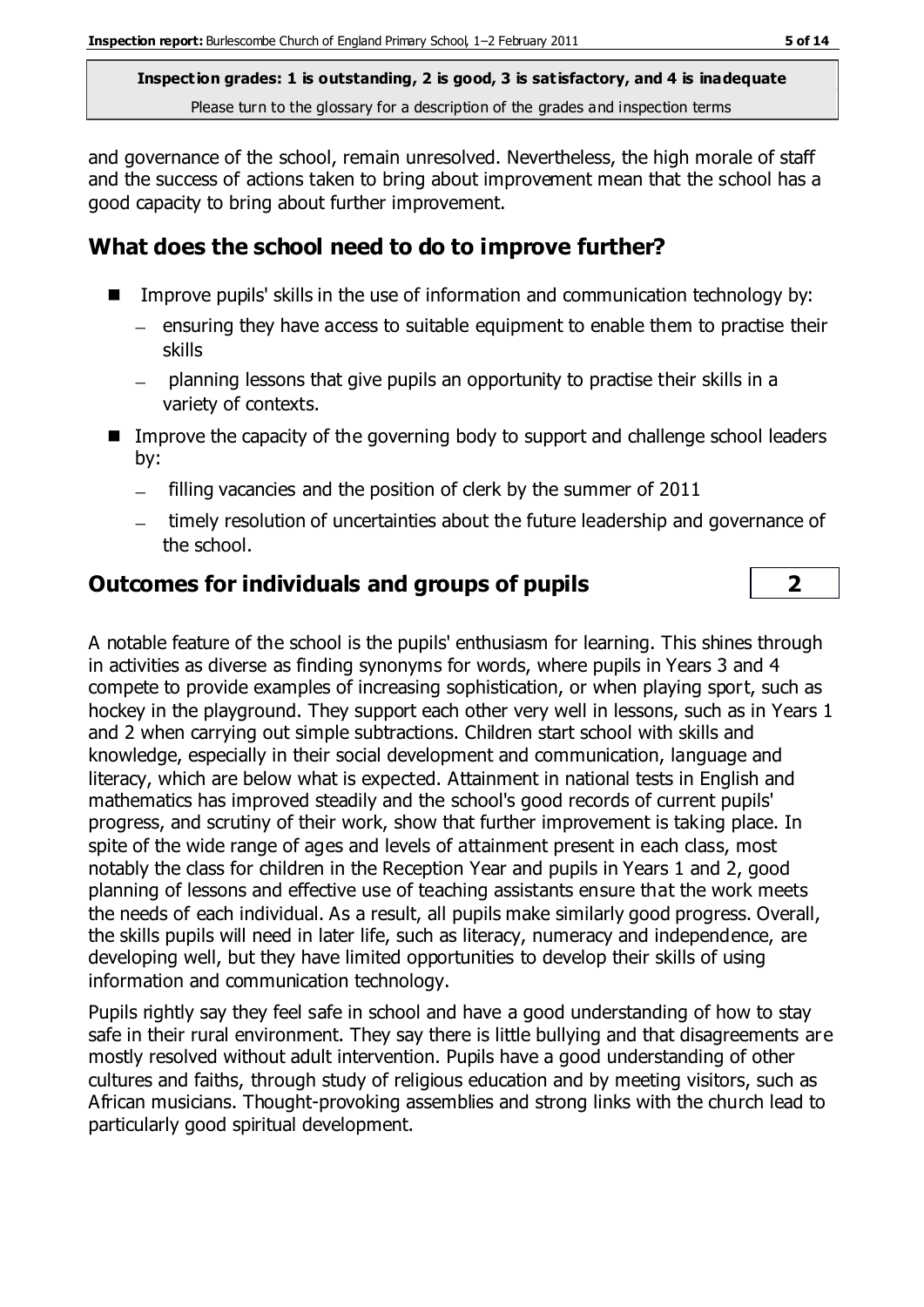**Inspection grades: 1 is outstanding, 2 is good, 3 is satisfactory, and 4 is inadequate**

Please turn to the glossary for a description of the grades and inspection terms

These are the grades for pupils' outcomes

| Pupils' achievement and the extent to which they enjoy their learning                                                     | $\overline{\mathbf{2}}$ |
|---------------------------------------------------------------------------------------------------------------------------|-------------------------|
| Taking into account:<br>Pupils' attainment <sup>1</sup>                                                                   | 3                       |
| The quality of pupils' learning and their progress                                                                        | $\mathcal{P}$           |
| The quality of learning for pupils with special educational needs and/or disabilities<br>and their progress               | $\mathfrak{p}$          |
| The extent to which pupils feel safe                                                                                      | 2                       |
| Pupils' behaviour                                                                                                         | 2                       |
| The extent to which pupils adopt healthy lifestyles                                                                       | 1                       |
| The extent to which pupils contribute to the school and wider community                                                   | 1                       |
| The extent to which pupils develop workplace and other skills that will contribute to<br>their future economic well-being |                         |
| Taking into account:                                                                                                      | 1                       |
| Pupils' attendance <sup>1</sup>                                                                                           |                         |
| The extent of pupils' spiritual, moral, social and cultural development                                                   | 2                       |

<sup>1</sup> The grades for attainment and attendance are: 1 is high; 2 is above average; 3 is broadly average; and 4 is low

## **How effective is the provision?**

Teachers make good use of assessments of pupils' progress to plan lessons that meet their wide-ranging needs. Pupils assess their own and each other's work, which, together with helpful marking by teachers, enables them to gain a good understanding of how to improve their work. Pupils are confident when answering questions as teachers value everyone's contribution. Occasionally, the cramped nature of the classrooms slows learning when pupils are required to reorganise for a new activity. The local environment, including woodland and a nearby canal, is used well to broaden pupils' understanding and to teach them to assess risk. As a result, they are enthusiastic and knowledgeable about environmental matters. Good use is made of links with other schools, for instance through dance tuition by students in Year 10 at the local secondary school, or through competitive sport against other local small schools. Resources for pupils to learn skills of information and communication technology are limited in both quantity and quality, which restricts teachers' opportunities to plan lessons that enable pupils to practise these skills.

Staff know the pupils and their families well and as a result are able to provide good care. The school is particularly successful in maintaining high levels of attendance as changes in patterns of attendance are quickly spotted and investigated, so that any necessary support can be given. Parents and carers are made welcome in school, for example some were seen observing, or even taking part in, the playground 'fit ids' session that starts the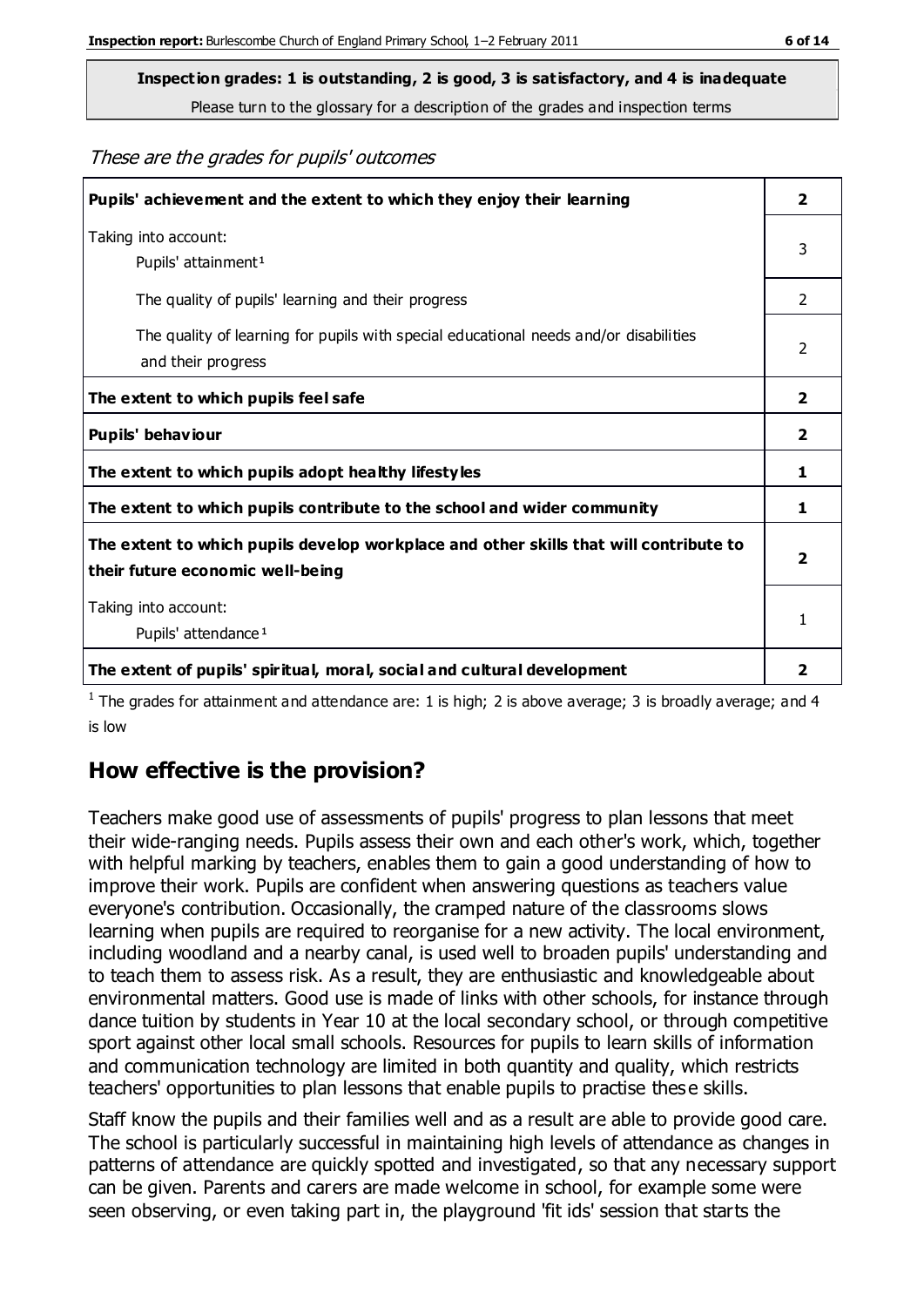**Inspection grades: 1 is outstanding, 2 is good, 3 is satisfactory, and 4 is inadequate** Please turn to the glossary for a description of the grades and inspection terms

school day. A number of parents or carers made comments, such as: 'You are welcome at any time to discuss any issues about your children.'

These are the grades for the quality of provision

| The quality of teaching                                                                                    |  |
|------------------------------------------------------------------------------------------------------------|--|
| Taking into account:<br>The use of assessment to support learning                                          |  |
| The extent to which the curriculum meets pupils' needs, including, where relevant,<br>through partnerships |  |
| The effectiveness of care, guidance and support                                                            |  |

#### **How effective are leadership and management?**

Although in post for a relatively short time, the acting headteacher has an accurate picture of the school's strengths and weaknesses and has made a good start in tackling the latter. She has a clear longer-term vision for the school's development which is increasingly shared by members of the wider school community. Middle leadership, for example of literacy, numeracy and the Early Years Foundation Stage, is of good quality, as is shown by pupils' rising attainment and good progress across the school, including in Years 1 and 2 where it was weaker at the time of the last inspection. Some major decisions are pending to secure the school's long-term future, including the degree of potential collaboration with other schools. These uncertainties, together with the high level of vacancies on the governing body, have caused some loss of confidence among a small minority of parents and carers. The inspection found no evidence to suggest that pupils' education is suffering as a result.

The governing body carries out its duty to ensure that pupils are safe in a satisfactory manner. All requirements are in place but there has been some slippage in timetables established to review or sign-off policies. These were quickly rectified during the inspection. The school makes a good contribution to community cohesion, for example the school council has a brief to monitor how this is happening. Any potential discrimination is not tolerated, thus making a strong contribution to the school's good promotion of equality of opportunity.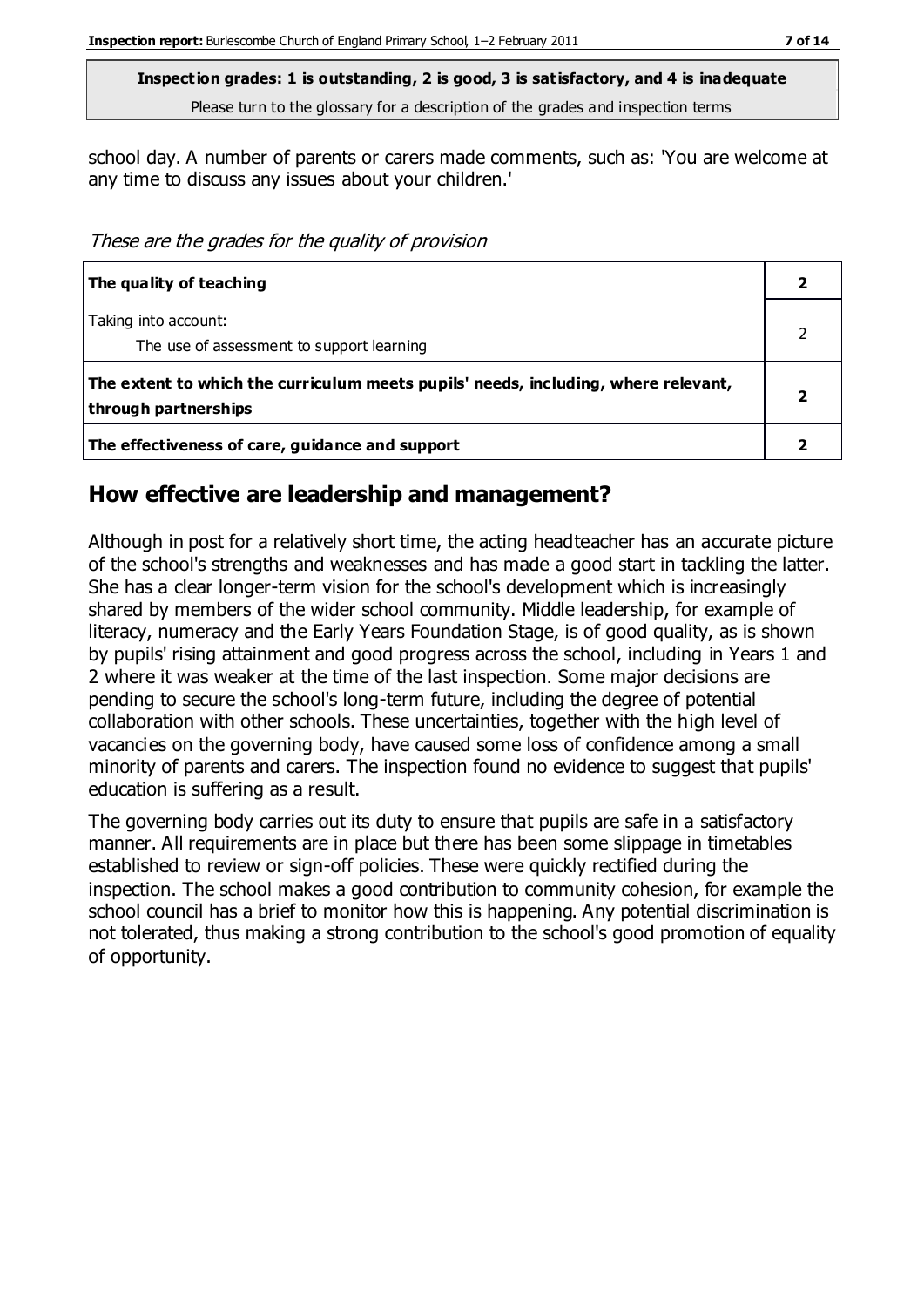**Inspection grades: 1 is outstanding, 2 is good, 3 is satisfactory, and 4 is inadequate**

Please turn to the glossary for a description of the grades and inspection terms

**The effectiveness of leadership and management in embedding ambition and driving improvement** Taking into account: The leadership and management of teaching and learning **The effectiveness of the governing body in challenging and supporting the school so that weaknesses are tackled decisively and statutory responsibilities met The effectiveness of the school's engagement with parents and carers 2 The effectiveness of partnerships in promoting learning and well-being 2 The effectiveness with which the school promotes equality of opportunity and tackles discrimination The effectiveness of safeguarding procedures 3 The effectiveness with which the school promotes community cohesion 2 The effectiveness with which the school deploys resources to achieve value for money 2**

These are the grades for leadership and management

## **Early Years Foundation Stage**

Children currently start school in either September or January. Good links with pre-schools and effective assessment lead to staff having a good knowledge of each child's stage of development. Learning is tailored to meet individual needs, such as through planning the level of adult intervention needed to ensure that each child makes good progress. As a result, children are well prepared for the more formal approach to learning adopted in Year 1. They make especially good progress in the development of their social, emotional and communication skills. They choose from a range of activities and can explain why they have made their choice. For example, a child started a 'find the bear' game, and others joined in when they saw his enthusiasm. On occasion, organisation of the large class with its wide range of ages takes time, temporarily slowing learning.

Children are well cared for, as seen in the way they are taught to select suitable clothing when playing or working outside. Children have access to a stimulating classroom and a varied outdoor environment which has suitable cover when required, although opportunities to use information and communication technology are limited. The provision is led and managed well, with good use being made of the strengths of the staff team. There are good plans for further development. Parents and carers are made to feel welcome and rightly have confidence in the provision.

**2**

2

**3**

**2**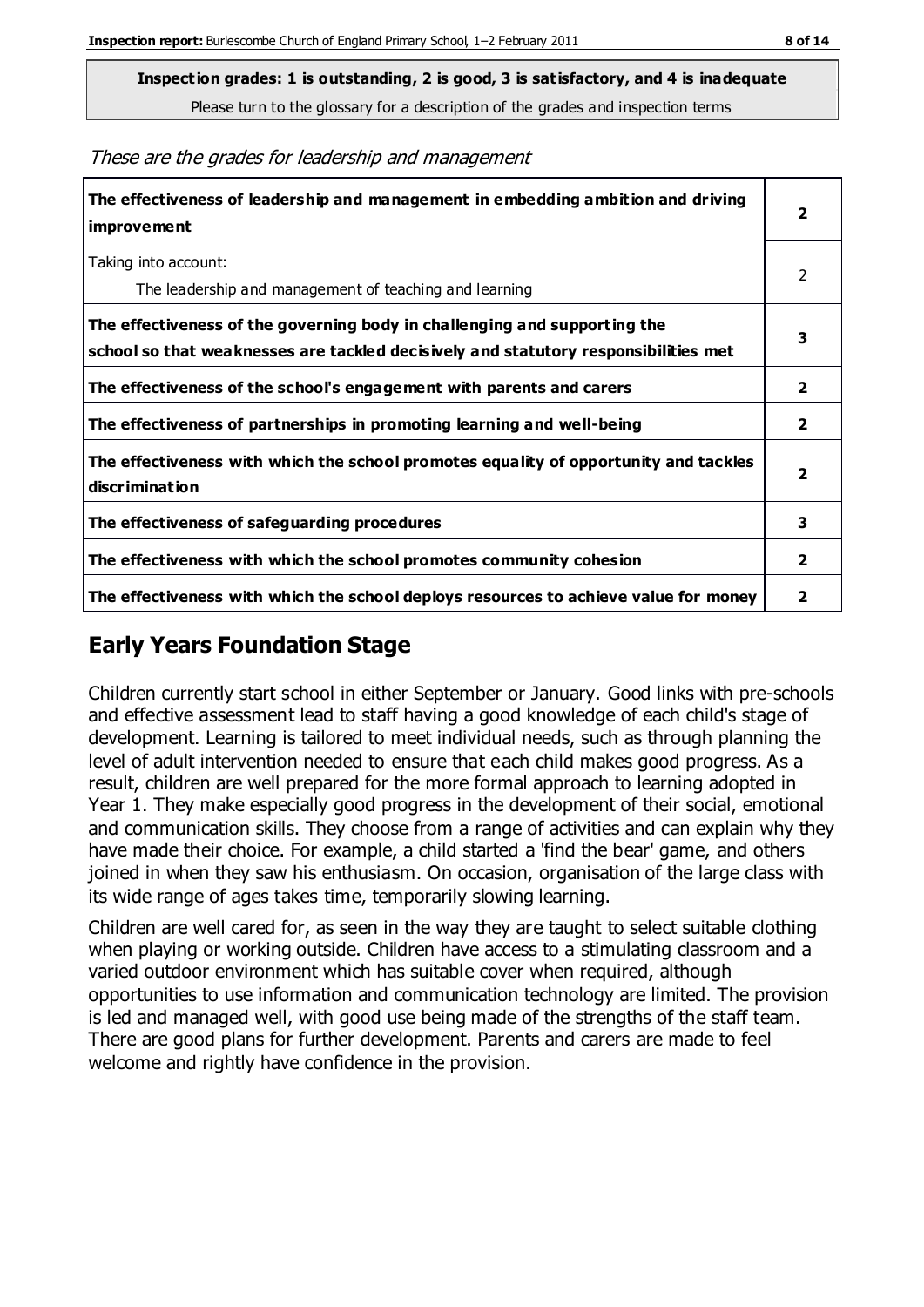**Inspection grades: 1 is outstanding, 2 is good, 3 is satisfactory, and 4 is inadequate**

Please turn to the glossary for a description of the grades and inspection terms

These are the grades for the Early Years Foundation Stage

| <b>Overall effectiveness of the Early Years Foundation Stage</b>                      |  |
|---------------------------------------------------------------------------------------|--|
| Taking into account:<br>Outcomes for children in the Early Years Foundation Stage     |  |
| The quality of provision in the Early Years Foundation Stage                          |  |
| The effectiveness of leadership and management of the Early Years Foundation<br>Stage |  |

### **Views of parents and carers**

The inspectors' questionnaire was returned by 65% of parents and carers, which is above average. Almost all believed that the school kept their children safe and encouraged them to lead healthy lives. They felt well informed about their children's progress.

Small minorities of parents and carers felt the school did not deal effectively with unacceptable behaviour, or that their children were not making sufficient progress. No evidence was found to support these views.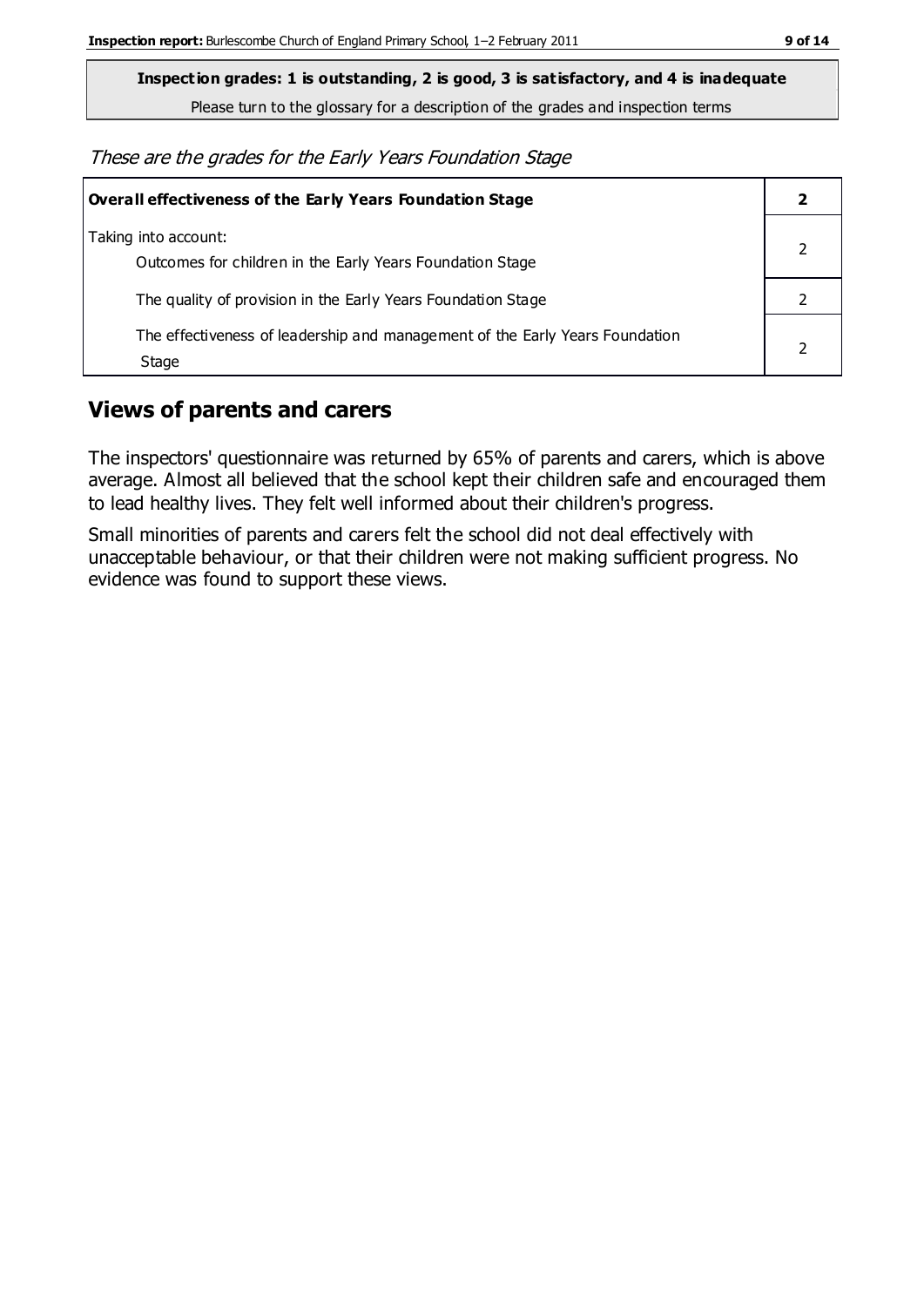#### **Responses from parents and carers to Ofsted's questionnaire**

Ofsted invited all the registered parents and carers of pupils registered at Burlescombe Church of England Primary School to complete a questionnaire about their views of the school.

In the questionnaire, parents and carers were asked to record how strongly they agreed with 13 statements about the school.

The inspection team received 47 completed questionnaires by the end of the on-site inspection. In total, there are 72 pupils registered at the school.

| <b>Statements</b>                                                                                                                                                                                                                                       | <b>Strongly</b><br>agree |               |              | Agree         |                | <b>Disagree</b> |                | <b>Strongly</b><br>disagree |  |
|---------------------------------------------------------------------------------------------------------------------------------------------------------------------------------------------------------------------------------------------------------|--------------------------|---------------|--------------|---------------|----------------|-----------------|----------------|-----------------------------|--|
|                                                                                                                                                                                                                                                         | <b>Total</b>             | $\frac{1}{2}$ | <b>Total</b> | $\frac{1}{2}$ | <b>Total</b>   | $\frac{0}{0}$   | <b>Total</b>   | $\frac{1}{2}$               |  |
| My child enjoys school                                                                                                                                                                                                                                  | 14                       | 30            | 28           | 60            | 3              | 6               | $\overline{2}$ | $\overline{4}$              |  |
| The school keeps my child<br>safe                                                                                                                                                                                                                       | 21                       | 45            | 25           | 53            | $\mathbf{1}$   | $\overline{2}$  | $\mathbf 0$    | $\mathbf 0$                 |  |
| My school informs me about<br>my child's progress                                                                                                                                                                                                       | 10                       | 21            | 31           | 66            | $\mathbf{1}$   | $\overline{2}$  | $\mathbf 0$    | $\mathbf 0$                 |  |
| My child is making enough<br>progress at this school                                                                                                                                                                                                    | 6                        | 13            | 29           | 62            | 9              | 19              | $\mathbf{1}$   | $\overline{2}$              |  |
| The teaching is good at this<br>school                                                                                                                                                                                                                  | 15                       | 32            | 26           | 55            | 3              | 6               | $\mathbf{1}$   | $\overline{2}$              |  |
| The school helps me to<br>support my child's learning                                                                                                                                                                                                   | 9                        | 19            | 32           | 68            | 5              | 11              | $\mathbf 0$    | $\mathbf 0$                 |  |
| The school helps my child to<br>have a healthy lifestyle                                                                                                                                                                                                | 15                       | 32            | 31           | 66            | $\mathbf{1}$   | $\overline{2}$  | $\mathbf 0$    | $\mathbf 0$                 |  |
| The school makes sure that<br>my child is well prepared for<br>the future (for example<br>changing year group,<br>changing school, and for<br>children who are finishing<br>school, entering further or<br>higher education, or entering<br>employment) | 10                       | 21            | 24           | 51            | $\overline{4}$ | 9               | $\mathbf{1}$   | $\overline{2}$              |  |
| The school meets my child's<br>particular needs                                                                                                                                                                                                         | 15                       | 32            | 22           | 47            | 3              | 6               | 3              | 6                           |  |
| The school deals effectively<br>with unacceptable behaviour                                                                                                                                                                                             | 8                        | 17            | 26           | 55            | 8              | 17              | 3              | 6                           |  |
| The school takes account of<br>my suggestions and concerns                                                                                                                                                                                              | 18                       | 38            | 24           | 51            | 4              | 9               | $\mathbf 0$    | $\mathbf{0}$                |  |
| The school is led and<br>managed effectively                                                                                                                                                                                                            | 23                       | 49            | 17           | 36            | 3              | 6               | $\mathbf{1}$   | $\overline{2}$              |  |
| Overall, I am happy with my<br>child's experience at this<br>school                                                                                                                                                                                     | 16                       | 34            | 22           | 47            | $\overline{4}$ | 9               | 3              | 6                           |  |

The table above summarises the responses that parents and carers made to each statement. The percentages indicate the proportion of parents and carers giving that response out of the total number of completed questionnaires. Where one or more parents and carers chose not to answer a particular question, the percentages will not add up to 100%.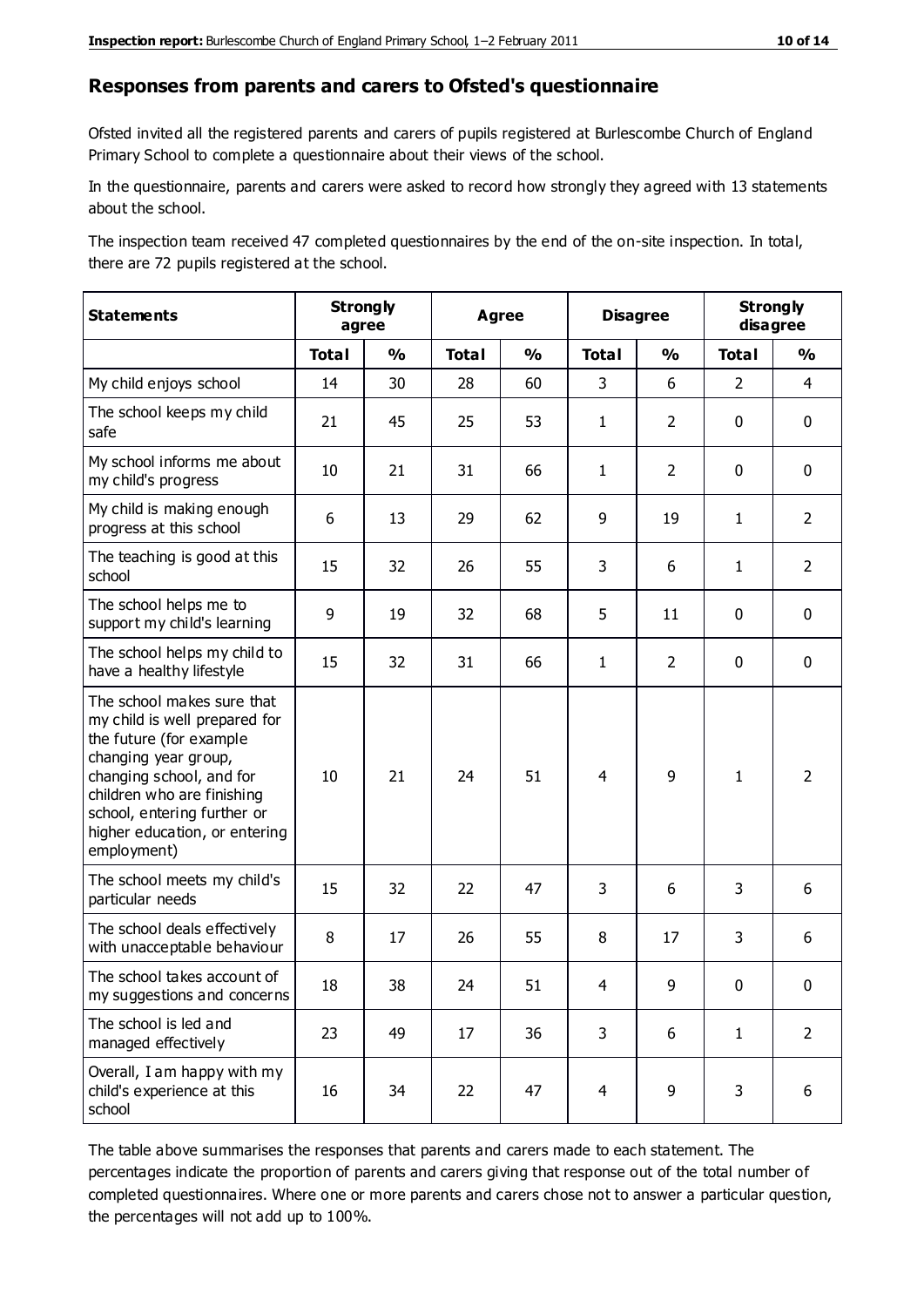## **Glossary**

| Grade   | <b>Judgement</b> | <b>Description</b>                                                                                                                                                                                                            |
|---------|------------------|-------------------------------------------------------------------------------------------------------------------------------------------------------------------------------------------------------------------------------|
| Grade 1 | Outstanding      | These features are highly effective. An outstanding school<br>provides exceptionally well for all its pupils' needs.                                                                                                          |
| Grade 2 | Good             | These are very positive features of a school. A school that<br>is good is serving its pupils well.                                                                                                                            |
| Grade 3 | Satisfactory     | These features are of reasonable quality. A satisfactory<br>school is providing adequately for its pupils.                                                                                                                    |
| Grade 4 | Inadequate       | These features are not of an acceptable standard. An<br>inadequate school needs to make significant improvement<br>in order to meet the needs of its pupils. Ofsted inspectors<br>will make further visits until it improves. |

#### **What inspection judgements mean**

#### **Overall effectiveness of schools**

|                       | Overall effectiveness judgement (percentage of schools) |      |                     |                   |
|-----------------------|---------------------------------------------------------|------|---------------------|-------------------|
| <b>Type of school</b> | <b>Outstanding</b>                                      | Good | <b>Satisfactory</b> | <b>Inadequate</b> |
| Nursery schools       | 59                                                      | 35   | 3                   | 3                 |
| Primary schools       | 9                                                       | 44   | 39                  | 7                 |
| Secondary schools     | 13                                                      | 36   | 41                  | 11                |
| Sixth forms           | 15                                                      | 39   | 43                  | 3                 |
| Special schools       | 35                                                      | 43   | 17                  | 5                 |
| Pupil referral units  | 21                                                      | 42   | 29                  | 9                 |
| All schools           | 13                                                      | 43   | 37                  | 8                 |

New school inspection arrangements were introduced on 1 September 2009. This means that inspectors now make some additional judgements that were not made previously.

The data in the table above are for the period 1 September 2009 to 31 August 2010 and are consistent with the latest published official statistics about maintained school inspection outcomes (see **[www.ofsted.gov.uk](http://www.ofsted.gov.uk/)**).

The sample of schools inspected during 2009/10 was not representative of all schools nationally, as weaker schools are inspected more frequently than good or outstanding schools.

Percentages are rounded and do not always add exactly to 100.

Sixth form figures reflect the judgements made for the overall effectiveness of the sixth form in secondary schools, special schools and pupil referral units.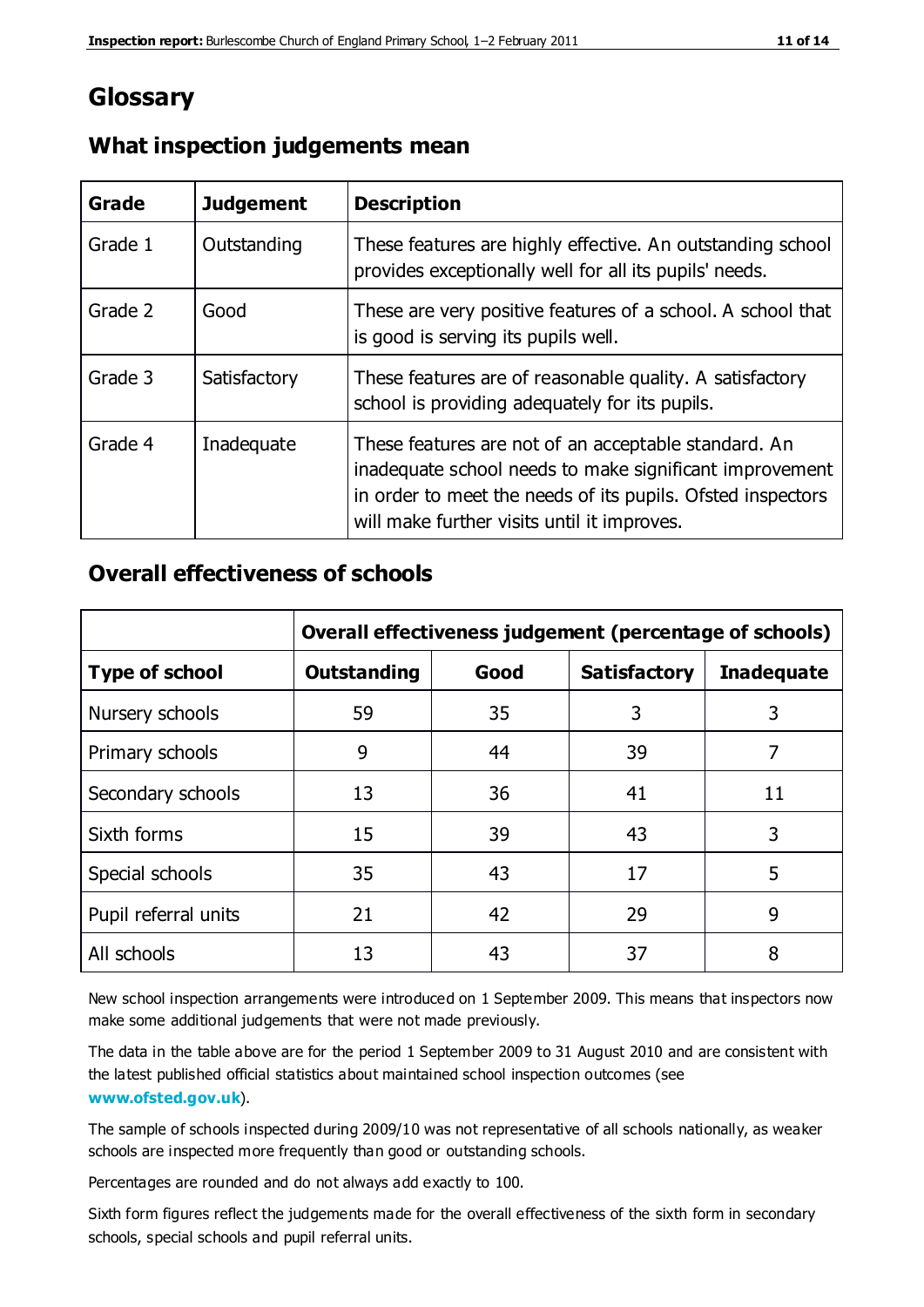# **Common terminology used by inspectors**

| Achievement:               | the progress and success of a pupil in their learning,<br>development or training.                                                                                                                                                          |  |  |
|----------------------------|---------------------------------------------------------------------------------------------------------------------------------------------------------------------------------------------------------------------------------------------|--|--|
| Attainment:                | the standard of the pupils' work shown by test and<br>examination results and in lessons.                                                                                                                                                   |  |  |
| Capacity to improve:       | the proven ability of the school to continue<br>improving. Inspectors base this judgement on what<br>the school has accomplished so far and on the quality<br>of its systems to maintain improvement.                                       |  |  |
| Leadership and management: | the contribution of all the staff with responsibilities,<br>not just the headteacher, to identifying priorities,<br>directing and motivating staff and running the school.                                                                  |  |  |
| Learning:                  | how well pupils acquire knowledge, develop their<br>understanding, learn and practise skills and are<br>developing their competence as learners.                                                                                            |  |  |
| Overall effectiveness:     | inspectors form a judgement on a school's overall<br>effectiveness based on the findings from their<br>inspection of the school. The following judgements,<br>in particular, influence what the overall effectiveness<br>judgement will be. |  |  |
|                            | The school's capacity for sustained<br>improvement.                                                                                                                                                                                         |  |  |
|                            | Outcomes for individuals and groups of pupils.                                                                                                                                                                                              |  |  |
|                            | The quality of teaching.                                                                                                                                                                                                                    |  |  |
|                            | The extent to which the curriculum meets<br>pupils' needs, including, where relevant,<br>through partnerships.                                                                                                                              |  |  |
|                            | The effectiveness of care, guidance and<br>support.                                                                                                                                                                                         |  |  |
| Progress:                  | the rate at which pupils are learning in lessons and<br>over longer periods of time. It is often measured by<br>comparing the pupils' attainment at the end of a key                                                                        |  |  |

stage with their attainment when they started.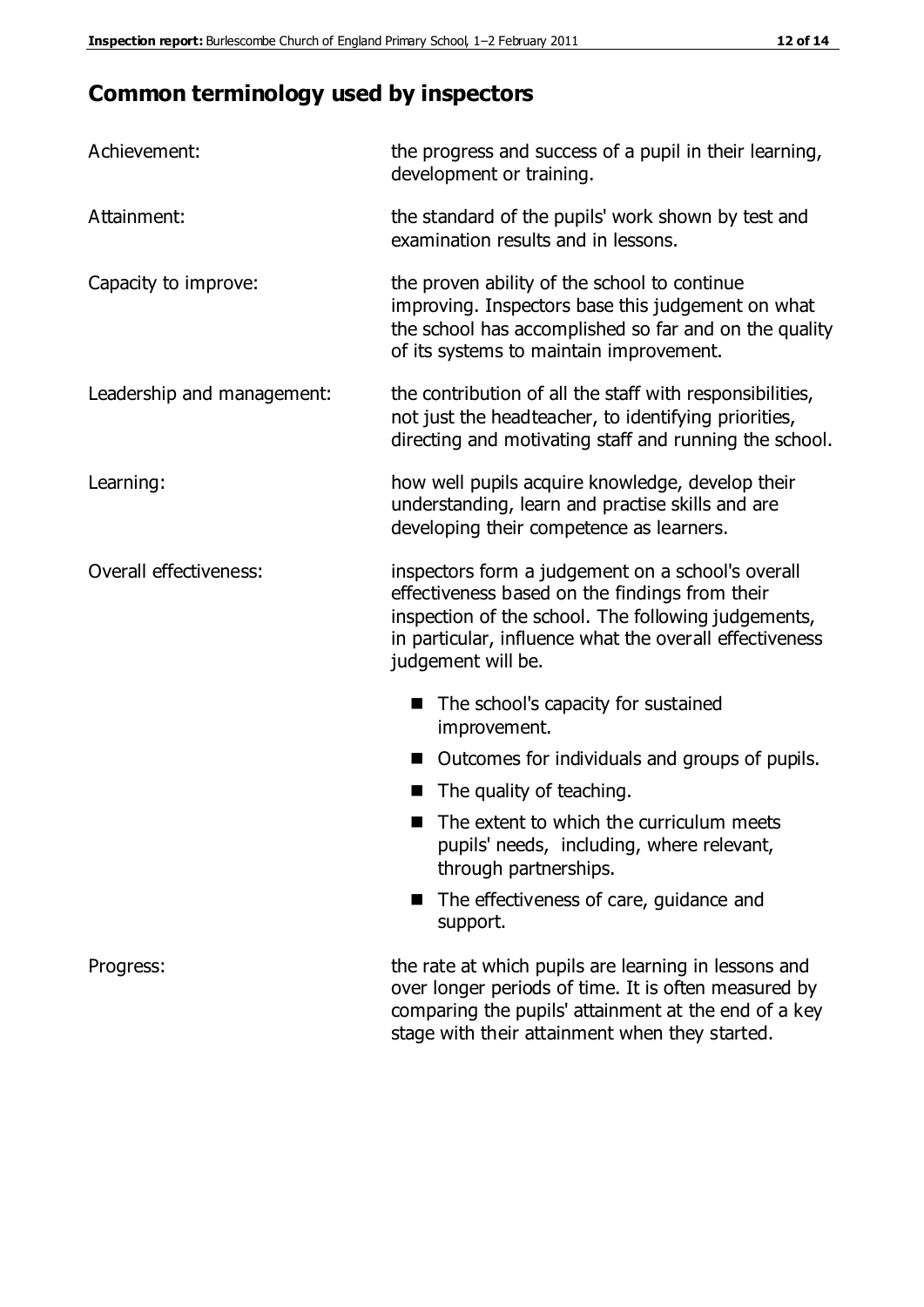#### **This letter is provided for the school, parents and carers to share with their children. It describes Ofsted's main findings from the inspection of their school.**

3 February 2011

#### Dear Pupils

#### **Inspection of Burlescombe Church of England Primary School, Tiverton EX16 3JH**

Thank you for making us so welcome when we visited your school recently. A special thanks to those of you who gave up your time to speak to us or to show us your work. This letter is to tell you about what we found.

Yours is a good school. You all make good progress in your work and by the time you leave Year 6, your attainment in English and mathematics is average and improving, especially your mental mathematics. You behave well. Some of you told us there was some bullying, but it is dealt with well. You know how to keep safe and healthy, and you enjoy exercise and a healthy diet. You are excellent at helping other people in school and outside.

You are taught well and those of you who need a bit of extra help are given it, so the teachers and teaching assistants do a good job. Most of your work is interesting and exciting, especially when you work in the local environment. The staff keep you safe and take good care of all of you because they know you well as individuals. The acting headteacher, staff and governing body lead the school well. They have good links with your parents and carers and with other schools, so you are well prepared when you move on to secondary school.

Even good schools can improve, so we are asking the school to give you more opportunities to use information and communication technology in your lessons. There are vacancies on the governing body and, as there is a lot to do, we are asking that these are filled. You could help by suggesting to your parents or carers that they become members of the governing body, if you think they might be interested.

With very best wishes for the future,

Yours sincerely

Paul Sadler Lead inspector



raising standards improving lives